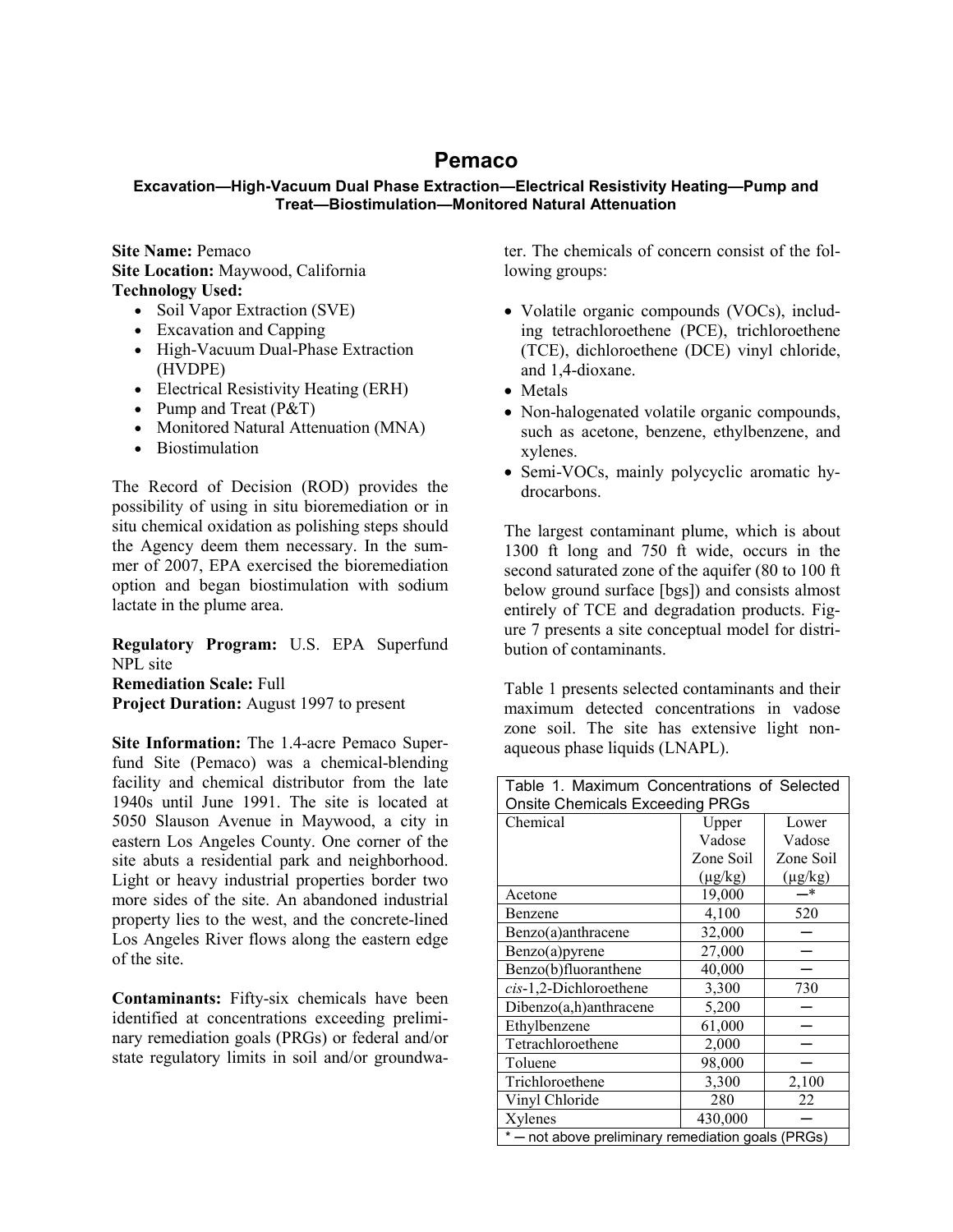**Hydrogeology:** Surficial soil at Pemaco is nonnative engineered fill comprising layers of silty sand and clayey sand placed there previously to support former roads and building pads. This fill typically extends 2-3 ft bgs and occasionally up to 6 ft bgs.

The upper vadose zone consists of silty sand with local clay and silt lenses. It is typically located between 2 and 30 ft bgs. A laterally continuous 1- to 10-ft thick clay layer exists between 30 and 40 ft bgs. Lower vadose zone soil comprises interbedded clayey silt, silty clay, silty sand, and sand from 35 to 65 ft bgs. The interval between 50 and 65 ft bgs is generally finegrained silts and clays with thin locally silty sand lenses.

Perched water occurs in lenses of poorly graded sand, silty sand, and sandy silt, which lie on top of the site's continuous clay layer. These saturated lenses are 5-in to 5-ft thick, and they occur at various depths ranging from 20 to 40 ft bgs.

Five distinct saturated zones are separated by silt and clay intervals. The first zone, between 65 and 75 ft bgs, is fine silty and poorly graded sands that are locally interbedded with wellgraded sands. The second zone, which is typically 80 to 90 ft bgs and 1.5 to 10 ft thick, contains fine silty sands, poorly graded sands, and poorly graded sands with silt. The third saturated zone at 95 to 110 ft bgs contains saturated fine silty sands, poorly graded sands, and poorly graded sands with silt. The fourth zone is 6 to 15 ft thick and contains interbedded mixtures of silts, sands, and gravels. The fifth zone occurs between 160 and 175 ft bgs and consists of alternating 1-ft layers of fine silty sands and wellgraded sands.

**Project Goals:** The goals of the 2005 ROD are to prevent direct human contact with contaminated soil; lower soil contamination so that potential leaching would not impact groundwater; prevent further offsite migration of contaminated

groundwater thereby minimizing vapor intrusion to nearby residential housing; prevent vertical migration of contaminants at levels exceeding maximum contaminant levels (MCLs); and restore the onsite groundwater quality to drinking water standards.



Source: U.S. EPA

**Cleanup Approach:** In 1997, EPA excavated and disposed of the underground and aboveground storage tanks, all piping, asphalt, and concrete, and the large warehouse that was completely destroyed by fire four years earlier. Following the removal action, the site was graded and grass was planted to prevent surface erosion.

During the removal, gross subsurface contamination was observed around the tanks, and a SVE system was constructed in 1998 to address the shallow contamination. The system consisted of 16 extraction wells, a pre-treatment activated carbon unit, and a thermal oxidation unit operated at temperatures greater than 1,400°F for polishing (Figure 2). By December 1998, the system had recovered and treated 136,000 lbs of contaminants. Because of community concern about potential air emissions from the thermal oxidation unit, the system was shut down in March 1999.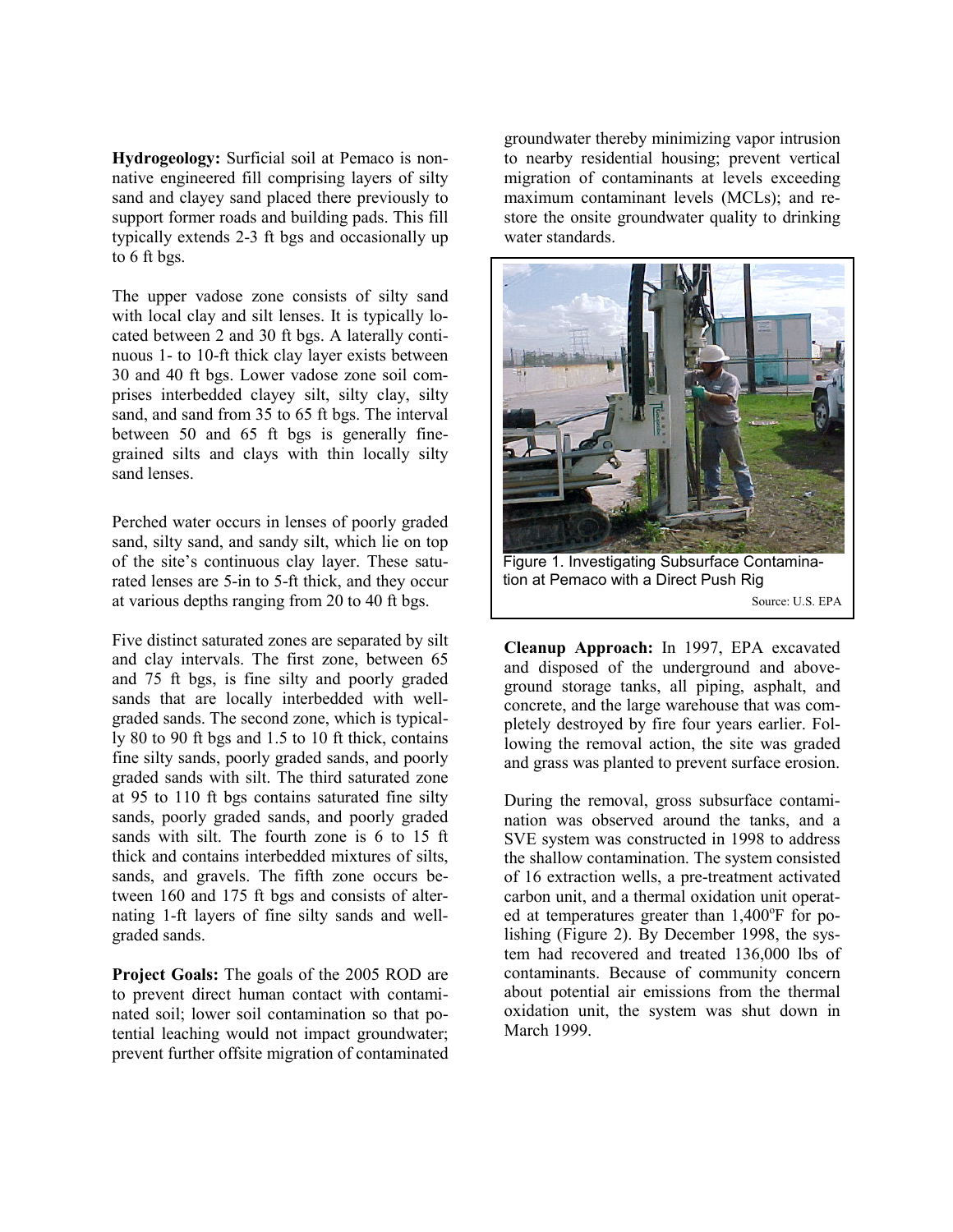

An HVDPE was installed to address the contaminant plume in the perched groundwater that extends for about 200 ft. While the system dewaters the saturated zone, the high vacuum recovers contaminant vapors in both the unsaturated and formerly saturated zones. The system uses ultraviolet oxidation and granular activated carbon (GAC) to treat the produced water (Figure 3). It uses flameless thermal oxidation (ceramic reactor bed—Figure 4) followed by GAC to treat the vapors. In response to community concerns, the treatment system is equipped with a post-treatment heat exchanger and a second GAC unit to reduce the possibility that dioxins may escape to the environment. Exhaust gases from the unit are monitored.

The subsurface to 100 ft bgs has many interbedded fine-grained layers that are likely to be contaminant source areas that are diffusion limited. Hence they are unlikely to be effectively treated by a P&T or SVE system.

Heating of fine-grained units is an effective method for driving contaminants out of them so that they can be captured by SVE wells. Thus, an ERH system with about 58 electrode wells, 30 thermocouple wells to measure temperature distribution and level, and 89 vapor extraction

wells, was installed in the source area. The system became operational in August 2007. The ERH was activated for 200 days, from September 25, 2007, to April 10, 2008.

Prior to the start of heating, EPA conducted biotreatment in an area (65 to 75 ft bgs) of TCEcontaminated groundwater located adjacent to the ERH area. EPA may follow up with additional bioremediation treatment sometime in the future, but as of 2013 have not.



Twenty two-phase extraction wells in the first two water bearing zones were installed (U.S. EPA 2004) in the area of the plume where TCE concentrations were between 1,000 µg/L and 10,000 µg/L. These wells have a pump that extracts the groundwater while a vacuum is applied to the well head. The same system used to treat the contaminated perched zone water and soil vapors is also used for these wells.

For the portion of the plume where TCE concentrations are greater than 10 µg/L but less than 1,000 µg/L, 15 extraction wells were installed at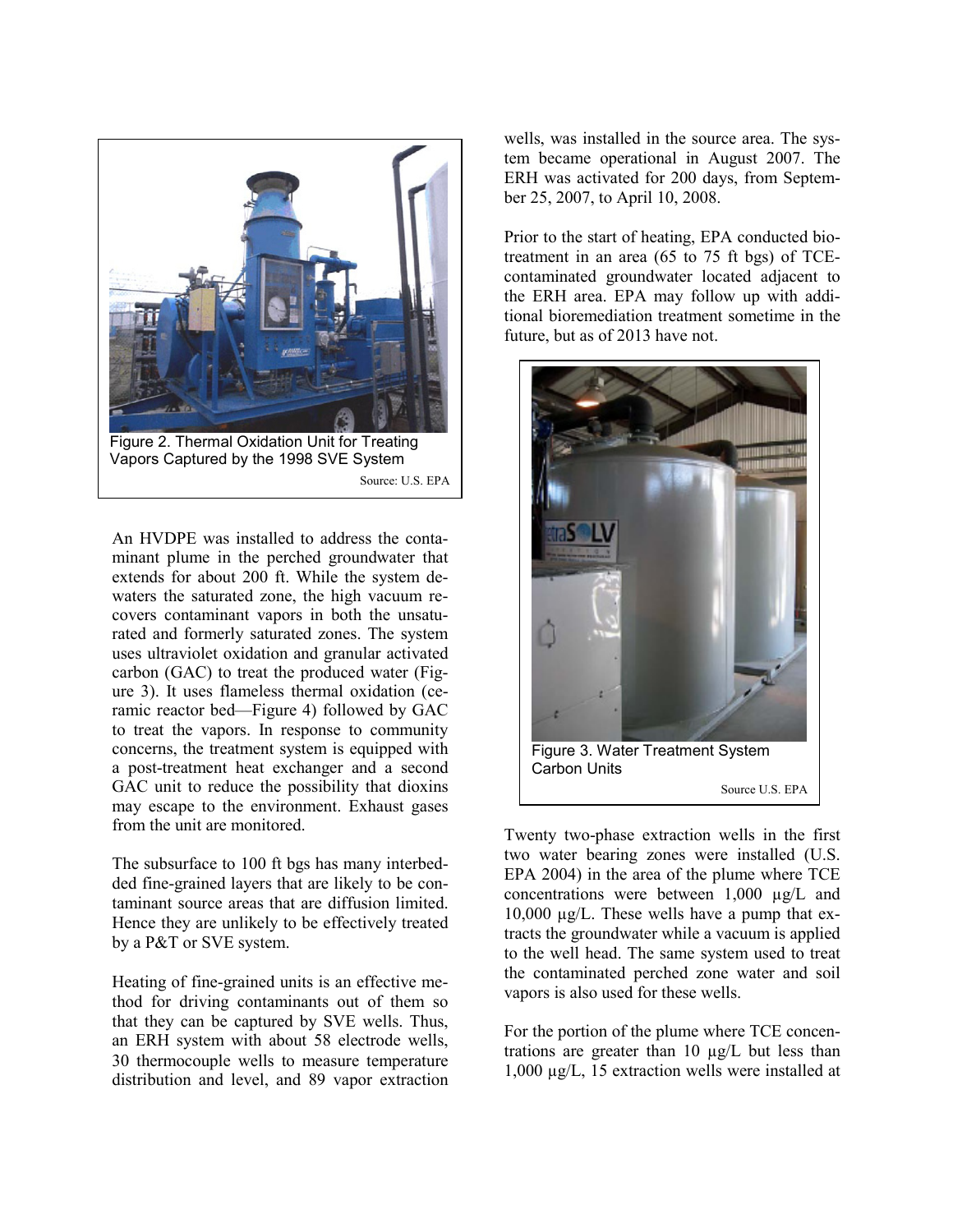the leading edge for containment (U.S. EPA 2004). At the request of the state, one containment extraction well was installed in the fourth saturated zone to address low levels of TCE.

MNA was used to address the leading edge of the plume where TCE concentrations are 10 µg/L or less.

**Project Results:** The initial SVE system that was installed in the tank area source zone removed about 136,000 lbs of contaminants.

Soil samples collected in 2006 prior to ERH implementation showed that TCE, *cis*-1,2 dichloroethylene (*cis*-1,2-DCE), vinyl chloride, and methylene chloride exceeded projectspecific, site-specific remediation levels (SSRLs). The highest concentration of TCE (above 6,000 μg/kg) was found between 80 and 90 ft bgs.

Post-ERH soil sampling performed in October 2008 to evaluate the effectiveness of the ERH remedy shows significant reductions in VOC levels. Post-ERH contaminant concentrations did not exceed the Pemaco SSRLs established for the zone between 25 and 65 ft bgs. There was an approximate 99% reduction in TCE concentrations between pre- and post-ERH soil samples. Fluctuations of TCE and other contaminants have occurred over the duration of the ERH remedy, but the overall size and extent of the plume have decreased significantly.

Figures 5 and 6 show the changes in maximum TCE concentrations in groundwater samples taken 65 to 75 bgs in 2006-2007, before remediation, and in 2009, after ERH application.

Table 2 presents contaminants and their concentrations in perched zone groundwater before and after ERH treatment.

Since the implementation of HVDPE, approximately 28 pounds of TCE and 121 pounds of total VOCs have been removed from the groundwater. Concentrations of COCs in

groundwater have decreased significantly within the ERH treatment area and continue to show a downward trend. Currently, several extraction wells just beyond the ERH boundary have TCE concentrations an order of magnitude higher than the SSRL of 5  $\mu$ g/L.

Continued HVPDE and groundwater monitoring are necessary to ensure that remedial action objectives are met. This area will also be addressed with a second bio-treatment injection, if necessary.

The groundwater and vapor treatment system continue to operate, and concentrations of chemicals in the subsurface are decreasing.

| Table 2. Pre-HVDPE and Post -ERH Maximum                                                                            |                     |                                                           |                                          |  |
|---------------------------------------------------------------------------------------------------------------------|---------------------|-----------------------------------------------------------|------------------------------------------|--|
| Concentrations of Select Contaminants<br>in<br>Groundwater 65 to 75 bgs                                             |                     |                                                           |                                          |  |
| Analyte                                                                                                             | SSRL<br>$(\mu g/L)$ | pre-<br><b>HVDPE</b><br>2006-2007<br>Conc.<br>$(\mu g/L)$ | Post-ERH<br>2009<br>Conc.<br>$(\mu g/L)$ |  |
| <b>PCE</b>                                                                                                          | 5                   | 13                                                        | 3.5J                                     |  |
| <b>TCE</b>                                                                                                          | 5                   | $15,000$ J                                                | 370                                      |  |
| $cis-1,2$ -<br><b>DCE</b>                                                                                           | 6                   | 6400                                                      | 68                                       |  |
| $trans-1,2$ -<br><b>DCE</b>                                                                                         | 10                  | 79                                                        | 3.8J                                     |  |
| Vinyl Chlo-<br>ride                                                                                                 | 0.5                 | 670                                                       | N <sub>D</sub>                           |  |
| $1,1$ -DCE                                                                                                          | 6                   | 29J                                                       | 5.4                                      |  |
| Benzene                                                                                                             |                     | 14                                                        | 0.37J                                    |  |
| J - Estimated detection; compound detected between<br>the method detection limit and the method reporting<br>limit. |                     |                                                           |                                          |  |

## **Sources:**

Caraway, R. 2001. Pemaco Superfund Site Summary of Groundwater and Soil Investigations. U.S. Environmental Protection Agency, 31 pp.

[http://yosemite.epa.gov/r9/sfund/r9sfdocw.nsf/3](http://yosemite.epa.gov/r9/sfund/r9sfdocw.nsf/3dc283e6c5d6056f88257426007417a2/d2f04234b1cb882c882576cd006b6e26/$FILE/Field%20Investigation%20Spring_01.pdf) [dc283e6c5d6056f88257426007417a2/d2f04234](http://yosemite.epa.gov/r9/sfund/r9sfdocw.nsf/3dc283e6c5d6056f88257426007417a2/d2f04234b1cb882c882576cd006b6e26/$FILE/Field%20Investigation%20Spring_01.pdf) [b1cb882c882576cd006b6e26/\\$FILE/Field%20I](http://yosemite.epa.gov/r9/sfund/r9sfdocw.nsf/3dc283e6c5d6056f88257426007417a2/d2f04234b1cb882c882576cd006b6e26/$FILE/Field%20Investigation%20Spring_01.pdf) [nvestigation%20Spring\\_01.pdf](http://yosemite.epa.gov/r9/sfund/r9sfdocw.nsf/3dc283e6c5d6056f88257426007417a2/d2f04234b1cb882c882576cd006b6e26/$FILE/Field%20Investigation%20Spring_01.pdf)

U.S. EPA. Pemaco Site Description webpage. U.S. Environmental Protection Agency.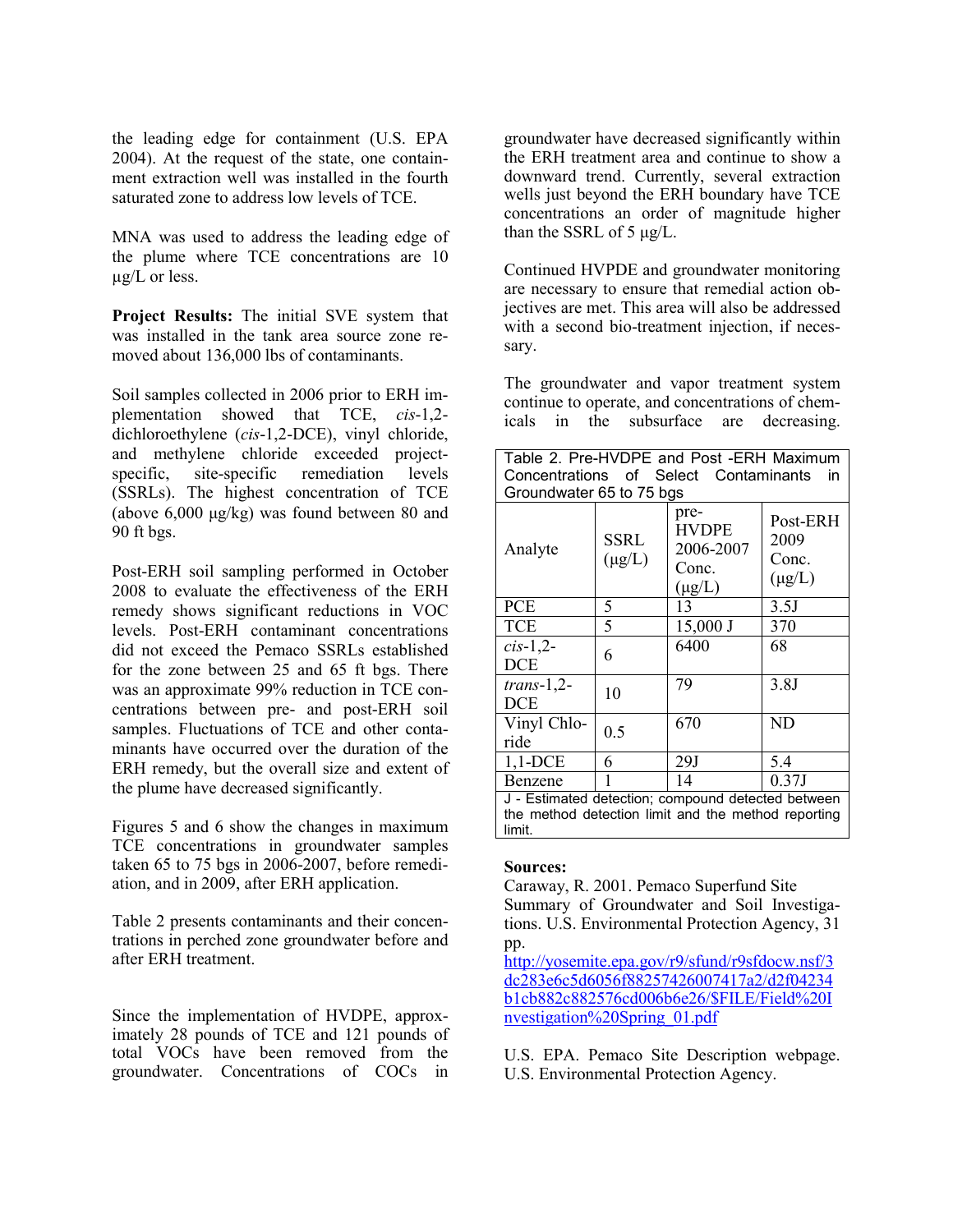[http://yosemite.epa.gov/r9/sfund/r9sfdocw.nsf/B](http://yosemite.epa.gov/r9/sfund/r9sfdocw.nsf/BySite/Pemaco?OpenDocument#documents) [ySite/Pemaco?OpenDocument#documents](http://yosemite.epa.gov/r9/sfund/r9sfdocw.nsf/BySite/Pemaco?OpenDocument#documents)

U.S. EPA. 2004. Pemaco Superfund Site Feasibility Study, April 5, 2004. 145 pp. [http://yosemite.epa.gov/r9/sfund/r9sfdocw.nsf/3](http://yosemite.epa.gov/r9/sfund/r9sfdocw.nsf/3dc283e6c5d6056f88257426007417a2/93f5ba4e2205be958825727b006e6276/$FILE/Pemaco%20Feasibility%20Study.pdf) [dc283e6c5d6056f88257426007417a2/93f5ba4e2](http://yosemite.epa.gov/r9/sfund/r9sfdocw.nsf/3dc283e6c5d6056f88257426007417a2/93f5ba4e2205be958825727b006e6276/$FILE/Pemaco%20Feasibility%20Study.pdf) [205be958825727b006e6276/\\$FILE/Pemaco%20](http://yosemite.epa.gov/r9/sfund/r9sfdocw.nsf/3dc283e6c5d6056f88257426007417a2/93f5ba4e2205be958825727b006e6276/$FILE/Pemaco%20Feasibility%20Study.pdf) [Feasibility%20Study.pdf](http://yosemite.epa.gov/r9/sfund/r9sfdocw.nsf/3dc283e6c5d6056f88257426007417a2/93f5ba4e2205be958825727b006e6276/$FILE/Pemaco%20Feasibility%20Study.pdf)

U.S. EPA. 2005. Record of Decision: Pemaco Superfund Site Maywood, California, January 13, 2005. U.S. Environmental Protection Agency Region 9, 204 pp.

[http://yosemite.epa.gov/r9/sfund/r9sfdocw.nsf/3](http://yosemite.epa.gov/r9/sfund/r9sfdocw.nsf/3dc283e6c5d6056f88257426007417a2/7e5c873676b1315c882576ce0003839d/$FILE/Pemaco%20ROD%2001_2005.pdf) [dc283e6c5d6056f88257426007417a2/7e5c8736](http://yosemite.epa.gov/r9/sfund/r9sfdocw.nsf/3dc283e6c5d6056f88257426007417a2/7e5c873676b1315c882576ce0003839d/$FILE/Pemaco%20ROD%2001_2005.pdf) [76b1315c882576ce0003839d/\\$FILE/Pemaco%2](http://yosemite.epa.gov/r9/sfund/r9sfdocw.nsf/3dc283e6c5d6056f88257426007417a2/7e5c873676b1315c882576ce0003839d/$FILE/Pemaco%20ROD%2001_2005.pdf) [0ROD%2001\\_2005.pdf](http://yosemite.epa.gov/r9/sfund/r9sfdocw.nsf/3dc283e6c5d6056f88257426007417a2/7e5c873676b1315c882576ce0003839d/$FILE/Pemaco%20ROD%2001_2005.pdf)

U.S. EPA. 2010. First Five-Year Review Report For Pemaco Superfund Site Maywood, California September 2010, 166 pp. [http://www.epa.gov/superfund/sites/fiveyear/f20](http://www.epa.gov/superfund/sites/fiveyear/f2010090003756.pdf)

[10090003756.pdf](http://www.epa.gov/superfund/sites/fiveyear/f2010090003756.pdf)

## **Project Contacts:**

Rosemarie Caraway, Remedial Project Manager U.S. Environmental Protection Agency Phone: 415-972-3158 Email: [caraway.rosemarie@epa.gov](mailto:caraway.rosemarie@epa.gov)